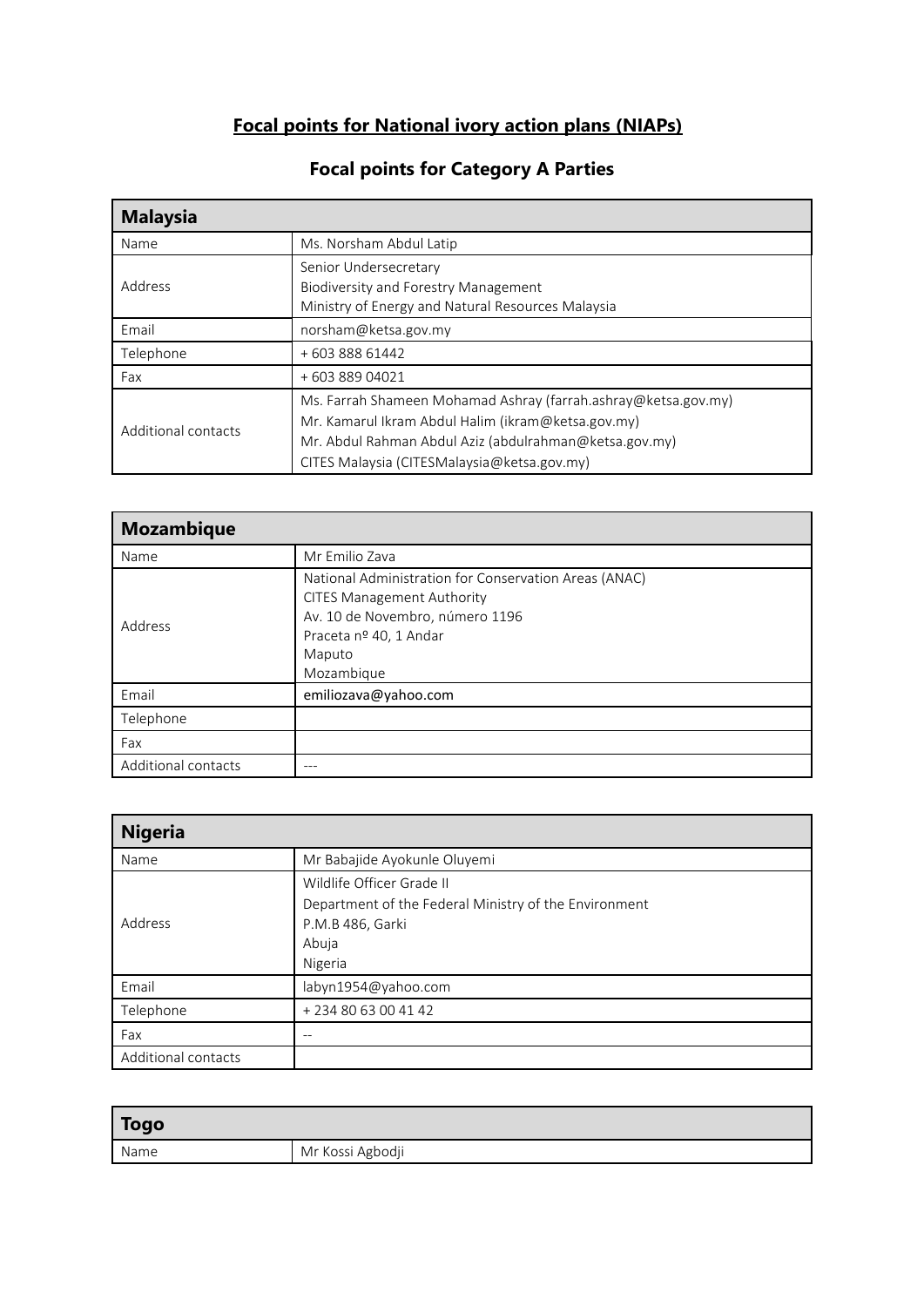| Address             | Ministry of Environment and Forest Resources<br>52 Qad, rue de la Kozah<br>B.P. 355 - LOME<br>Togo |
|---------------------|----------------------------------------------------------------------------------------------------|
| Email               | kossithomasgodson@gmail.com; direfaune@yahoo.fr                                                    |
| Telephone           | +228 22 21 40 29; mobile: +228 90 92 98 52                                                         |
| Fax                 | +228 22 21 40 29                                                                                   |
| Additional contacts |                                                                                                    |

| <b>Viet Nam</b>     |                                                                                                                                                                          |
|---------------------|--------------------------------------------------------------------------------------------------------------------------------------------------------------------------|
| Name                | Mr Vuong Tien Manh                                                                                                                                                       |
| Address             | Scientific and Enforcement Coordinator<br>Viet Nam CITES Management Authority<br>Ministry of Agriculture and Rural Development<br>2 Ngoc Ha Street<br>Ha Noi<br>Viet Nam |
| Email               | hyderabadmanh@gmail.com                                                                                                                                                  |
| Telephone           | + 84 4 3733 5676                                                                                                                                                         |
| Fax                 | + 84 4 3734 6742                                                                                                                                                         |
| Additional contacts | ---                                                                                                                                                                      |

# **Focal points for Category B Parties**

#### n/a

### **Focal points for Category C Parties**

| Angola              |                                                                                              |
|---------------------|----------------------------------------------------------------------------------------------|
| Name                | Mr Joaquim Manuel                                                                            |
| Address             | Director, Biodiversity and Conservation Areas<br>Ministry of Environment<br>Luanda<br>Angola |
| Email               | mjicky1@gmail.com                                                                            |
| Telephone           | +244 928 551 381                                                                             |
| Fax                 |                                                                                              |
| Additional contacts | Albertina Nzuzi: wetekalandi@gmail.com                                                       |

| <b>Cambodia</b> |                  |
|-----------------|------------------|
| Name            | Mr Heng Kimchhay |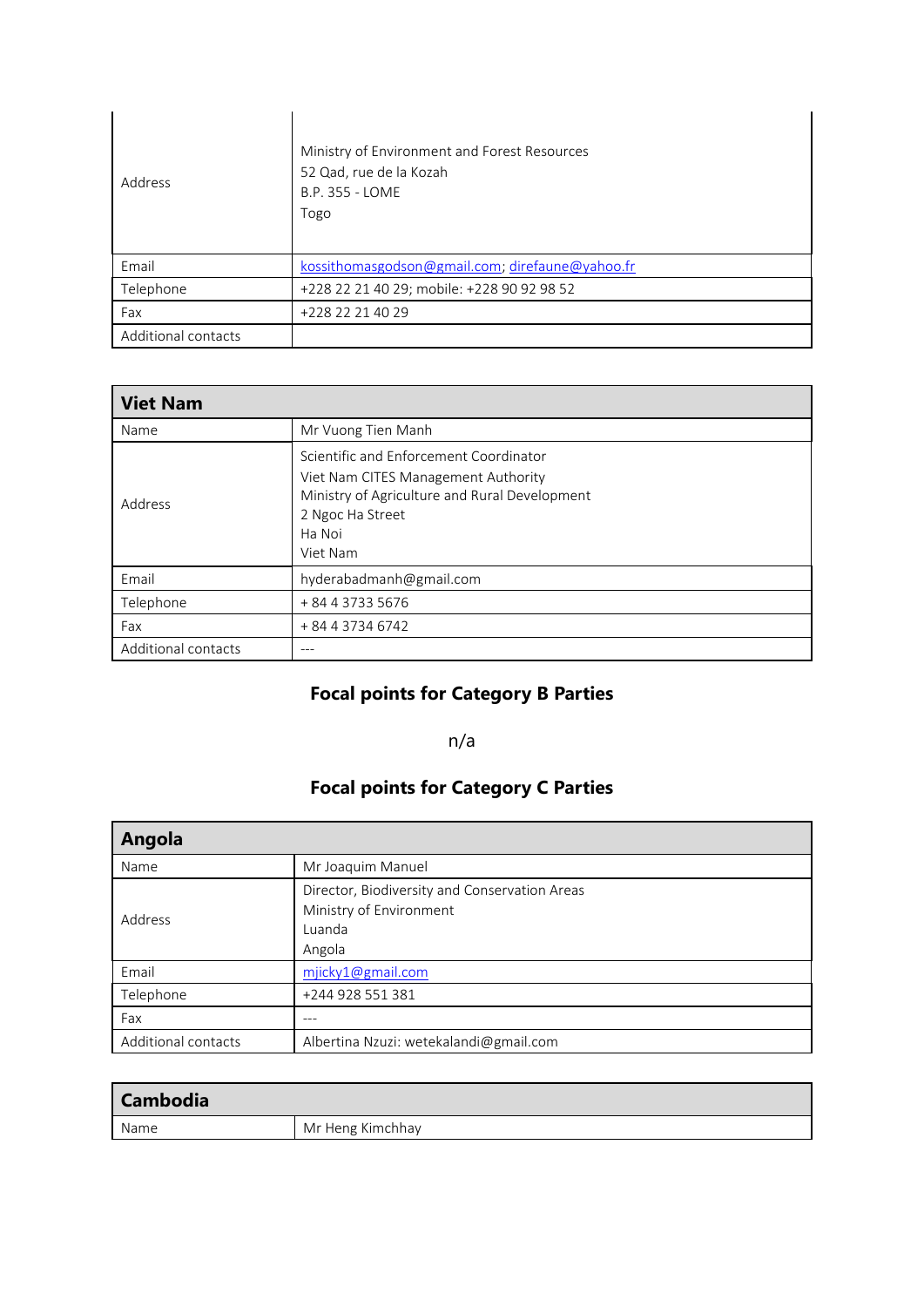| Address             | Vice-Chief Office of Department of Wildlife and Biodiversity<br>FORESTRY ADMINISTRATION<br>#40 Preah Norodom Blvd.<br>Khan Daun Penh<br>Phnom Penh |
|---------------------|----------------------------------------------------------------------------------------------------------------------------------------------------|
| Email               | hengkimchhay@gmail.com                                                                                                                             |
| Telephone           | +855-12-56 26 51                                                                                                                                   |
| Fax                 | +855-23-21 22 01                                                                                                                                   |
| Additional contacts | phallasuon2012@gmail.com                                                                                                                           |

| <b>Cameroon</b>     |                                                                |
|---------------------|----------------------------------------------------------------|
| Name                | Ms. NHIOMOG Liliane Léonie Nadia                               |
|                     | Chef Service de la Chasse                                      |
| Address             | Ministère des Forêts et de la Faune                            |
|                     | YAOUNDE                                                        |
|                     | CAMEROUN                                                       |
| Email               | nhiomoglina@yahoo.fr / nhiomoglina@gmail.com                   |
| Telephone           | +237699107032                                                  |
| Fax                 |                                                                |
| Additional contacts | Communication related to NIAPs to be copied to the following:  |
|                     | lekealemjoseph@yahoo.fr; mbabale@yahoo.fr; nyongwenj@yahoo.fr; |
|                     | okwolx@yahoo.fr                                                |

| Congo               |                                                                                                                                                               |
|---------------------|---------------------------------------------------------------------------------------------------------------------------------------------------------------|
| Name                | Mr. Jean Bosco Nganongo                                                                                                                                       |
| Address             | Directeur de la Faune et des Aires Protégées<br>Ministere de l'Economie Forestière, du Développement Durable et de<br>l'Environnement<br>Brazzaville<br>Congo |
| Email               | nganongojb@gmail.com                                                                                                                                          |
| Telephone           | +242 055519926 / 064069923 / 226133401                                                                                                                        |
| Fax                 | ---                                                                                                                                                           |
| Additional contacts |                                                                                                                                                               |

| <b>Democratic Republic of the Congo</b> |                                                             |
|-----------------------------------------|-------------------------------------------------------------|
| Name                                    | Mr Gilbert Ndjadi Ongembe                                   |
| Address                                 | Institut Congolais pour la Conservation de la Nature (ICCN) |
|                                         | Coordination de la CITES                                    |
|                                         | Organe de Gestion                                           |
|                                         | 13, Avenue des Cliniques                                    |
|                                         | Commune de la Gombe                                         |
|                                         | Kinshasa                                                    |
|                                         | Democratic Republic of the Congo                            |
| Email                                   | gilbertndjadi@gmail.com                                     |
| Telephone                               | +243 (0) 846 668 787; +243 (0) 815 529 611                  |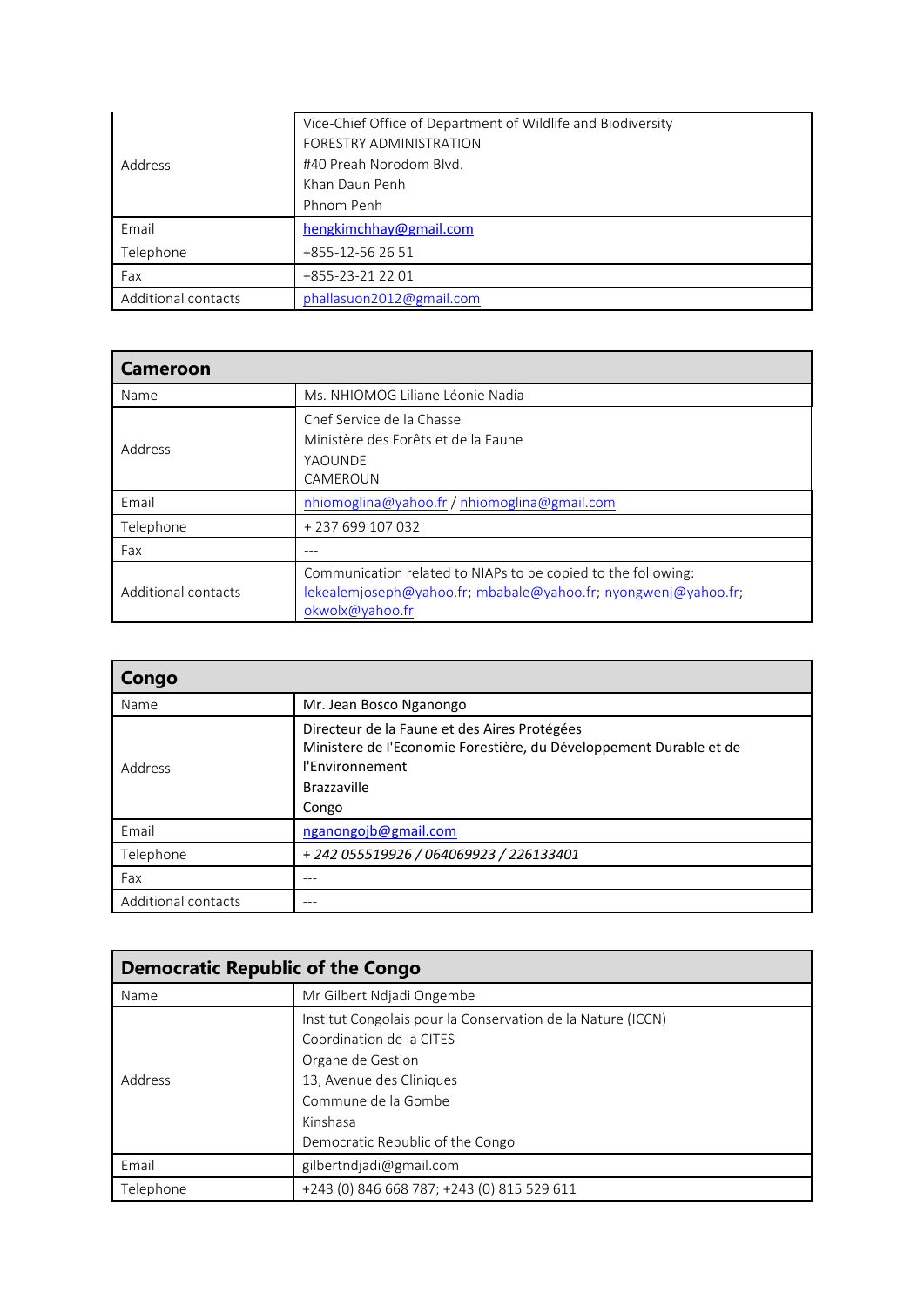| Fax                 |                                                                                                                                                                                                                            |
|---------------------|----------------------------------------------------------------------------------------------------------------------------------------------------------------------------------------------------------------------------|
| Additional contacts | Communication related to NIAPs to be copied to the following:<br>Mr Crispin Mahamba Kamate,<br>E-mail: crispinmahamba@gmail.com,<br>Telephone: +243 (0) 810 477 645; +243 (0) 840614529;<br>coordinationcitesrdc@gmail.com |
|                     | Telephone: +243 (0) 896 489 419                                                                                                                                                                                            |

| <b>Ethiopia</b>     |                                                                                                                                                                     |  |
|---------------------|---------------------------------------------------------------------------------------------------------------------------------------------------------------------|--|
| Name                | Mr Daniel Pawlos                                                                                                                                                    |  |
| Address             | Director, Wildlife Trafficking Control Directorate,<br>Chair of HA-WEN<br>Ethiopian Wildlife Conservation Authority (EWCA)<br>PO BOX 386<br>Addis Ababa<br>Ethiopia |  |
| Email               | danielewca@gmail.com                                                                                                                                                |  |
| Telephone           | +251 115 1514 26 (office) / + 251 911 18 61 73 (mobile)                                                                                                             |  |
| Fax                 | +251 115 54 68 04                                                                                                                                                   |  |
| Additional contacts | N/A                                                                                                                                                                 |  |

| Gabon               |                                                                                                              |  |
|---------------------|--------------------------------------------------------------------------------------------------------------|--|
| Name                | Mr Serge Mibambani Ndimba                                                                                    |  |
| Address             | Ministry of Environment and Forests<br>B.P.1128 Libreville<br>Gabon                                          |  |
| Email               | sergemib@yahoo.fr                                                                                            |  |
| Telephone           | + 241 07 57 95 78                                                                                            |  |
| Fax                 |                                                                                                              |  |
| Additional contacts | MEYE Brice: meyebrice@yahoo.fr, Lee White: lwhite@parcsgabon.ga, Bertrand<br>Ngabou: bertrandngabou@yahoo.fr |  |

| Lao People's Democratic Republic |                                                                                                                                                                                                             |  |
|----------------------------------|-------------------------------------------------------------------------------------------------------------------------------------------------------------------------------------------------------------|--|
| Name                             | Mr. Chanthone PHOTHITAY                                                                                                                                                                                     |  |
| Address                          | Deputy Director of Protection Forest<br>Department of Forest Resource Management<br>Ministry of Natural Resources and Environment<br>P.O. Box: 327l, Yientiane, Lao PDR<br>Lao People's Democratic Republic |  |
| Email                            | chanthone2011@hotmail.com                                                                                                                                                                                   |  |
| Telephone                        |                                                                                                                                                                                                             |  |
| Fax                              |                                                                                                                                                                                                             |  |
| Additional contacts              | Mr Inthavy Akkharath inthavymrc@gmail.com                                                                                                                                                                   |  |